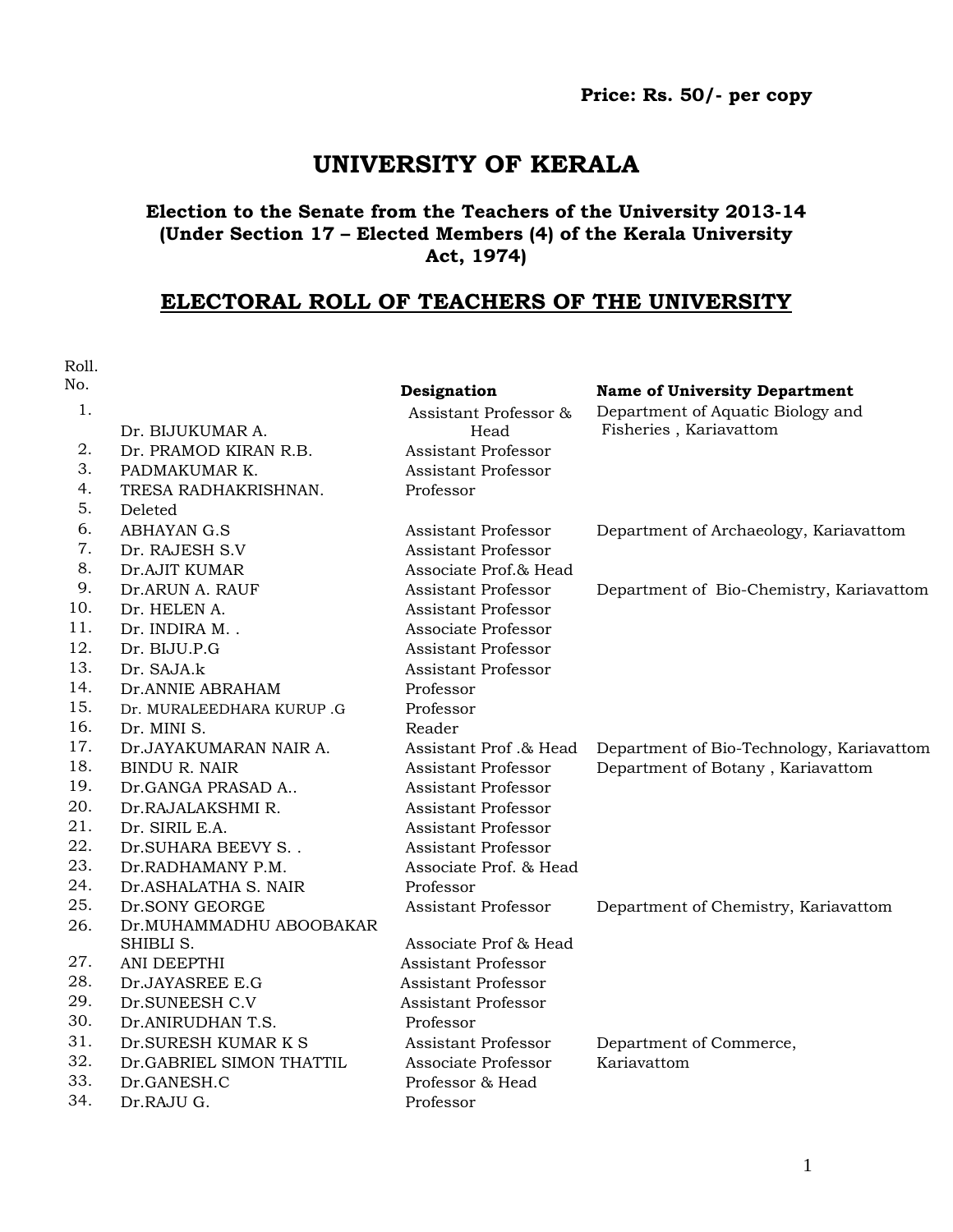| 35. | Dr.RESIA BEEGAM S.        | Professor                  |                                            |
|-----|---------------------------|----------------------------|--------------------------------------------|
| 36. | Dr.AJI S.                 | Assistant Professor        | Department of Computer science,            |
| 37. | Dr.MADHU S. NAIR          | <b>Assistant Professor</b> | Kariavattom                                |
| 38. | Dr.MUHAMMAD NOORUL        |                            |                                            |
|     | MUBARAK D.                | Assistant Professor        |                                            |
| 39. | PHILOMINA SIMON           | <b>Assistant Professor</b> |                                            |
| 40. | Dr.WILSCY M               | Professor & Head           |                                            |
| 41. | Dr.ANIL CHANDRAN.S        | Assistant Professor        | Department of Demography, Kariavattom      |
| 42. | PREETHI K.                | Assistant Professor        |                                            |
| 43. | Dr.MOHANACHANDRAN NAIR P. | Associate Professor        |                                            |
| 44. | Dr.ABDUL SALIM.A          | <b>Assistant Professor</b> | Department of Economics, Kariavattom       |
| 45. | Dr.ANITHA.V               | <b>Assistant Professor</b> |                                            |
| 46. | SIDDIK.R                  | <b>Assistant Professor</b> |                                            |
| 47. | Dr.MANJU S. NAIR          | Associate Professor        |                                            |
| 48. | Dr.PRASAD A.K.            | Associate Professor        |                                            |
| 49. | Dr.ASHA J.V.              | <b>Assistant Professor</b> | Department of Education                    |
| 50. | BINDU D.                  | <b>Assistant Professor</b> |                                            |
| 51. | Dr.GEETHA JANET VITUS.    | <b>Assistant Professor</b> |                                            |
| 52. | Dr.BINDU R.L              | Associate Professor        |                                            |
| 53. | Dr.THERESA SUSAN A.       | Associate Professor        |                                            |
| 54. | Dr. SUJA KURUP P.L        | Assistant Professor        | Institute of English, Palayam              |
| 55. | VISHNU NARAYANAN          | Assistant Professor        |                                            |
| 56. |                           | Professor (on              |                                            |
|     | Dr. Jancy James           | Deputation)                |                                            |
| 57. | Dr.MAYA DUTT              | Professor & Head           |                                            |
| 58. | Dr. HARIHARAN B           | Reader                     |                                            |
| 59. | Dr.JAMUNA B.S.            | Reader                     |                                            |
| 60. | Dr.JAYASREE G.S           | Reader                     |                                            |
| 61. | Dr.MEENA T. PILLAI.       | Reader                     |                                            |
| 62. | Dr.JAYA D.S               | Reader                     | Department of Environmental Science        |
| 63. | Dr.SABU JOSEPH.           | Reader                     | Kariavattom                                |
| 64. | Dr. SALOM GNANA THANGA V. | Reader & Head              |                                            |
| 65. | Dr.CHRISTABELL P.J        | Assistant Professor        | Department of Futures Studies, Kariavattom |
| 66. | Dr. SATHEESH KUMAR.K      | <b>Assistant Professor</b> |                                            |
| 67. | THARA PRABHAKARAN         | <b>Assistant Professor</b> |                                            |
| 68. | Dr.MANOJ CHANGAT          | Professor                  |                                            |
| 69. | Dr.BINOJ KUMAR R.B.       | Assistant Professor        | Department of Geology, Kariavattom         |
| 70. | Dr. RAJESH REGHUNATH      | <b>Assistant Professor</b> |                                            |
| 71. | Dr. SAJIN KUMAR K.S       | <b>Assistant Professor</b> |                                            |
| 72. | Dr.SHAJI E                | <b>Assistant Professor</b> |                                            |
| 73. | Dr. KUMAR S.N.            | Associate Professor        |                                            |
| 74. | Dr. PRASANNAKUMAR V.      | Professor                  |                                            |
| 75. | Dr. KRISHNAKUMAR K.N. .   | Reader                     |                                            |
| 76. | Dr. PRADEEP KUMAR A.P.    | Reader                     |                                            |
| 77. | Dr.LATHA TAMPI            | Associate Professor        | Department of German                       |
| 78. | Dr. INDU K.V              | <b>Assistant Professor</b> | Department of Hindi, Kariavattom           |
| 79. | Dr. JAYACHANDRAN R        | <b>Assistant Professor</b> |                                            |
| 80. | Dr.UMAKUMARY J.           | Professor                  |                                            |
| 81. | Dr.SATHISH V.             | Associate Professor        | Department of History, Kariavattom         |
| 82. | Dr.SURESH JNANESWARAN     | Professor                  |                                            |
| 83. | Dr.AJITHA S.              | <b>Assistant Professor</b> | Institute of Distance Education            |
| 84. | Dr.BALU B                 | Assistant Professor        | Palayam, Thiruvananthapuram                |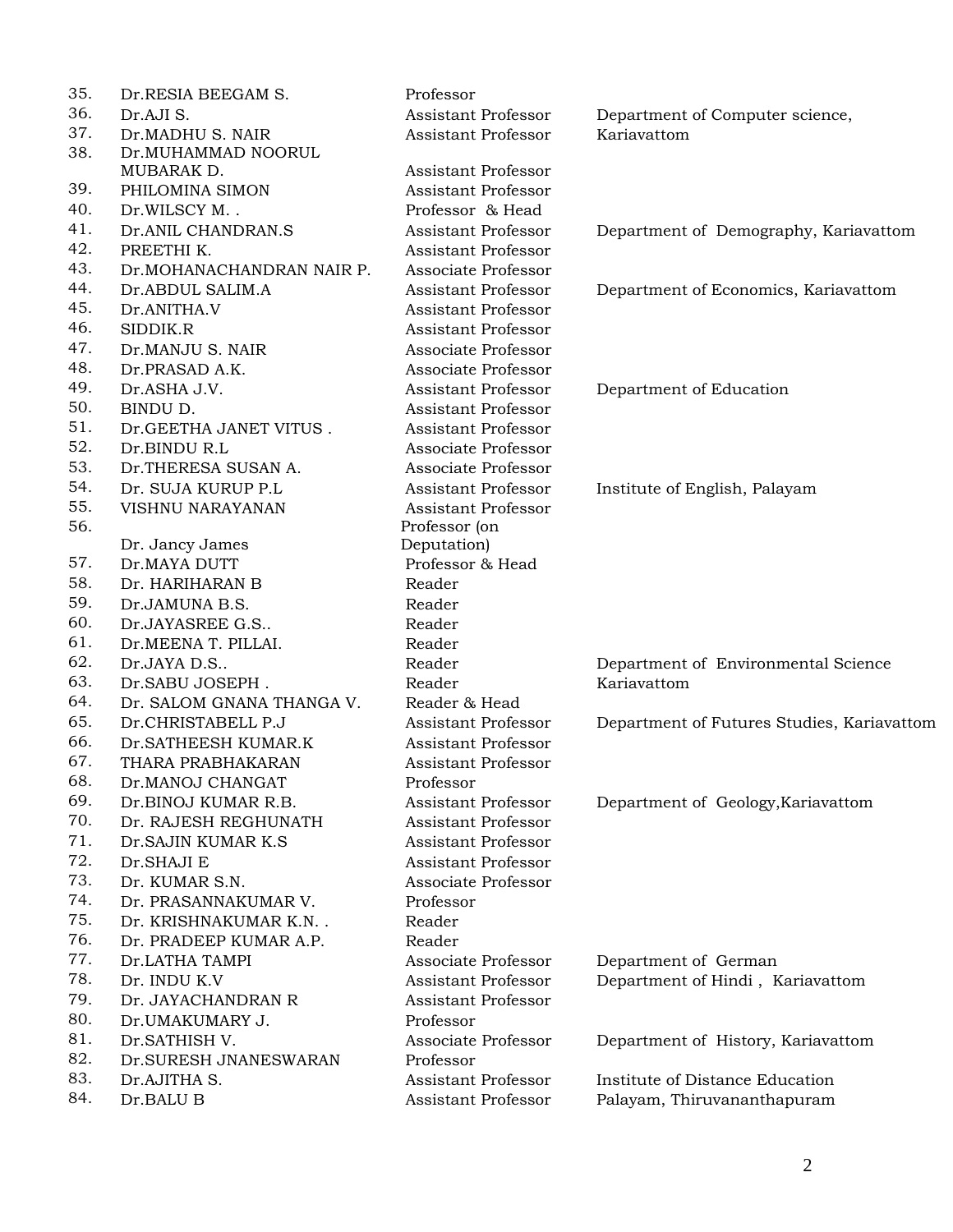| 85.  | Dr. DEEPAK K.R             | Assistant Professor        |                                                |
|------|----------------------------|----------------------------|------------------------------------------------|
| 86.  | LAL C.A                    | <b>Assistant Professor</b> |                                                |
| 87.  | MUSHTHAQ AHAMMED K         | <b>Assistant Professor</b> |                                                |
| 88.  | Dr.NAZEEB S                | <b>Assistant Professor</b> |                                                |
| 89.  | Dr RAJAN T.K               | Assistant Professor        |                                                |
| 90.  | <b>ROSE MARY GEORGE</b>    | Assistant Professor        |                                                |
| 91.  | Dr SHEEJA S.R.             | <b>Assistant Professor</b> |                                                |
| 92.  | AJAYAKUMAR P.P.            | Associate Professor        |                                                |
| 93.  | Dr ASSAKUMARI V.           | Associate Professor        |                                                |
| 94.  | GOPAKUMAR K.               | Associate Professor        |                                                |
| 95.  | Dr JASEEM S.               | Associate Professor        |                                                |
| 96.  | SUDHAKARAN.P               | Associate Professor        |                                                |
| 97.  | Dr THAJUDEEN S.            | Associate Professor        |                                                |
| 98.  | ZEENATH K.S. Dr.           | Associate Professor        |                                                |
| 99.  | Dr UNNIKRISHNAN A.M        | <b>Assistant Professor</b> |                                                |
| 100. | Dr VASANTHAGOPAL R         | Assistant Professor        | Institute of Management in Kerala, Kariavatton |
| 101. | Dr CHANDRASEKAR K.S.       | Professor                  |                                                |
| 102. | Dr RAJAN J.                | Professor & Head           |                                                |
| 103. | AMPOTTI A.K.               | <b>Assistant Professor</b> | Department of Islamic Studies, Kariavattom     |
| 104. | ASHARAF A.                 | <b>Assistant Professor</b> |                                                |
| 105. | Dr SHARAFUDEEN S.          | Professor                  |                                                |
| 106. | Dr HARIKUMAR M.S           | Assistant Professor        | Department of Journalism, Kariavattom          |
| 107. | MAGGIE J                   | <b>Assistant Professor</b> |                                                |
| 108. | Dr. SUBASH KUTTAN.         | Associate Professor        |                                                |
| 109. | YASEEN P.V.                | Associate Professor        |                                                |
| 110. | Dr BISMI GOPALAKRISHNAN    | Assistant Professor        | Department of Law, Kariavattom                 |
| 111. | Dr. SINDHU THULASEEDHARAN. | <b>Assistant Professor</b> |                                                |
| 112. | Dr. SUNNY K.C.             | Professor & Head           |                                                |
| 113. | Dr MINI DEVI B             | Assistant Professor        | Department of Library and Information Scienc   |
| 114. | Dr. HUMAYOON KABIR S.      | Associate Professor        |                                                |
| 115. | Dr. VIJAYAKUMAR K.P.       | Associate Prof.& Head      |                                                |
| 116. | Dr GOPIKUTTAN A.           | Reader                     |                                                |
| 117. | Dr DARWIN L                | Assistant Professor        | Department of Linguistics , Kariavattom        |
| 118. | Dr KUNJAMMA S.             | <b>Assistant Professor</b> |                                                |
| 119. | Dr PREMAS                  | Assistant Professor        |                                                |
| 120. | Dr ROSE MARY A             | Assistant Professor        |                                                |
| 121. | Dr SHANAVAS S.A            | Assistant Prof. & Head     |                                                |
| 122. | Dr SEEMA JEROME            | Assistant Professor        |                                                |
| 123. | Dr SHEEBA M KURIAN         | Assistant Professor        | Department of Malayalam, Kariavattom           |
| 124. |                            |                            |                                                |
| 125. | Dr SIDDEEK M.A             | Assistant Professor        |                                                |
| 126. | HARIDASAN N.C.             | Associate Professor        |                                                |
| 127. | Dr PRASAD C.R.             | Associate Professor        |                                                |
|      | Dr. PADMA RAO G.           | Professor                  |                                                |
| 128. | Dr RAJAGOPALAN C.R.        | Professor                  |                                                |
| 129. | Dr SASIKUMAR B.V           | Reader                     |                                                |
| 130. | MANJU V.N                  | <b>Assistant Professor</b> | Department of Mathematics, Kariavattom         |
| 131. | Dr RAMESH KUMAR P.         | <b>Assistant Professor</b> |                                                |
| 132. | Dr. JAYASRI C.             | Associate Professor        |                                                |
| 133. | Dr SURESH SINGH G          | Associate Professor        |                                                |
| 134. | THALMI B.                  | <b>Assistant Professor</b> |                                                |
| 135. | Dr. GOPCHANDRAN K.G.       | Assistant Professor        | Department of Opto-Electronics , Kariavattom   |
| 136. | Dr SUDHEER S.K             | Assistant Professor        |                                                |